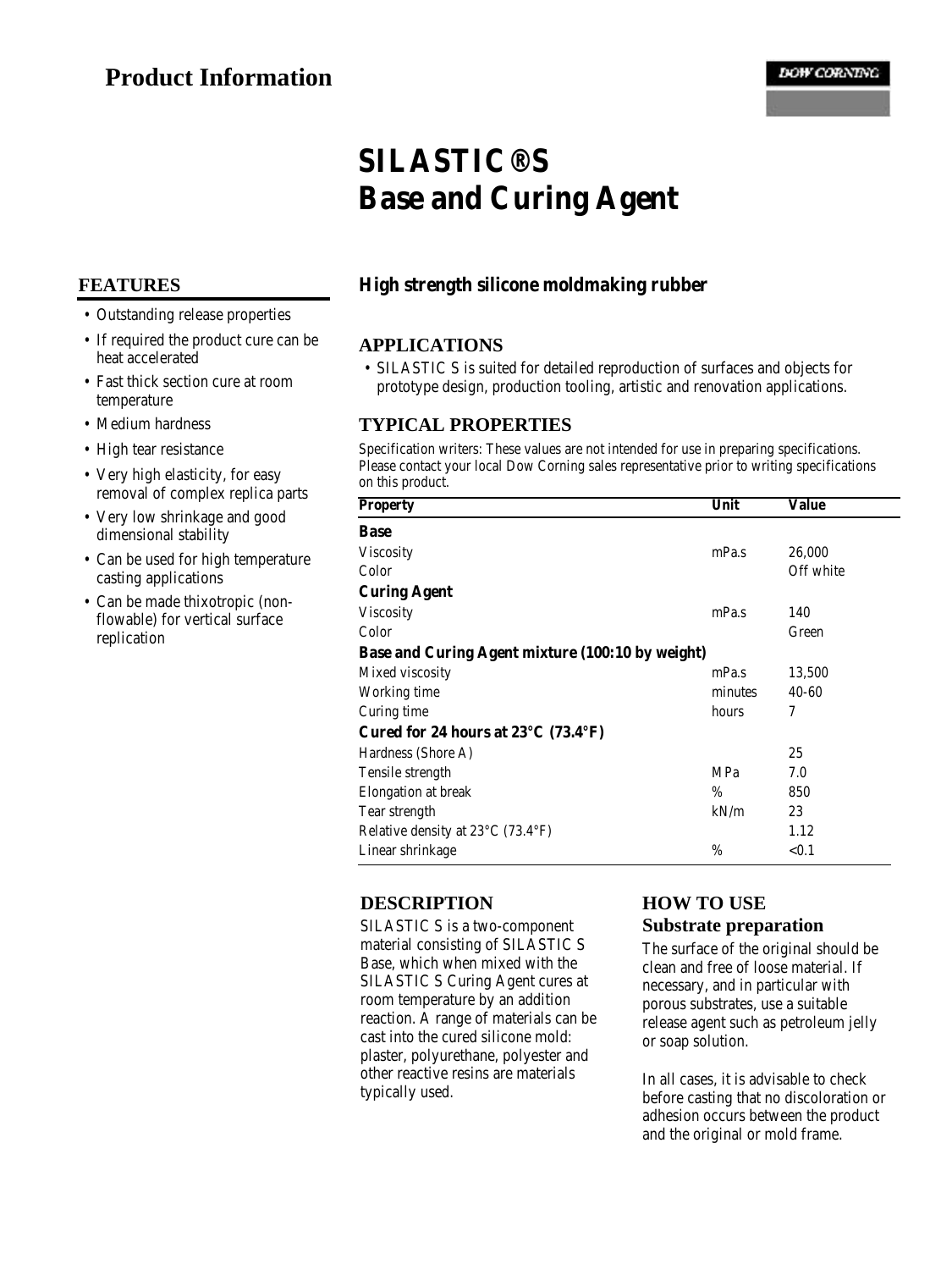# **Mixing**

SILASTIC S Base contains a pigment which acts as an indicator for proper measuring and mixing. Thoroughly shake/stir the curing agent before use so that any sedimented pigment is redispersed.

Weigh 100 parts of SILASTIC S Base and 10 parts of SILASTIC S Curing Agent (see handling precautions) in a clean container, then mix together until the curing agent is completely dispersed in the base. Hand or mechanical mixing can be used, but do not mix for an extended period of time or allow the temperature to exceed 35°C (95°F). Mix sufficiently small quantities to ensure thorough mixing of base and curing agent.

It is strongly recommended that entrapped air be removed in a vacuum chamber, allowing the mix to completely expand and then collapse. After a further 1-2 minutes under vacuum, the mix should be inspected and can be used if free of air bubbles. A volume increase of 2-3 times will occur on vacuum de-airing the mixture, so a suitably large container should be chosen.

Note: If no vacuum de-airing equipment is available, air entrapment can be minimized by mixing a small quantity of base and curing agent, then using a brush, painting the original with a 1-2mm layer. Leave at room temperature until the surface is bubble free and the layer has begun to cure. Mix a further quantity of base and curing agent and proceed as follows to produce a final mold.

The base/curing agent ratio MUST be between 100:9.5 and 100:10.5

# **Pouring the mixture and curing**

Pour the mixed base and curing agent as soon as possible onto the original, avoiding air entrapment. The catalyzed material will cure to a flexible rubber within 6-8 hours at room temperature (22-24°C/ 71.6-75.2 $\degree$ F) and the mold can then be removed. If the working temperature is significantly lower, the cure time will be longer. Heat accelerating the

cure is possible, but this will produce some apparent shrinkage of the mold due to differences in volume contraction on cooling between the silicone rubber and the original. The higher the curing temperature, the greater the likely differences in dimensions.

#### **Table 1: Pot life and cure time**

| Temp.                        | Working time | Time to cure |
|------------------------------|--------------|--------------|
| $^{\circ}$ C ( $^{\circ}$ F) | minutes      |              |
| 5(41)                        | >360         | $>$ 24 hours |
| 10(50)                       | 280          | 20 hours     |
| 15 (59)                      | 165          | 12 hours     |
| 20 (68)                      | 105          | 10 hours     |
| 25 (77)                      | 45           | 7 hours      |
| 30 (86)                      | 30           | 4 hours      |
| 40 (104)                     |              | 40 minutes   |
| 50 (122)                     |              | 20 minutes   |
|                              |              |              |

## **ADDITIONAL INFORMATION Inhibition of cure**

All addition-cured silicone elastomers are susceptible to cure inhibition when in contact with certain materials and chemicals. Inhibition has occurred if the elastomer is only partially cured after 24 hours, or has a sticky surface in contact with another material. Amines and sulphur containing materials are strong inhibitors, as are organo tin salts used in condensation cure silicone elastomers. Wet or moist surfaces can cause gas bubbles to be formed during cure in the silicone adjacent to the substrate surface. It is strongly recommended that mixing containers, mold construction materials, originals and release agents be checked for any inhibition effect before use.

## **Use at high temperatures**

Molds produced from SILASTIC S have a long life at elevated temperatures. However, continuous use above 200°C (392°F) will result in loss of elasticity over a period of time. Use above  $250^{\circ}$ C (482°F) is not recommended.

When heated, a mold made of SILASTIC S Base will expand producing a small change in copy dimensions.

# **Reproduction of vertical surfaces**

If a skin mold is required of a vertical object or surface and cannot be made by normal pouring techniques, the catalyzed mixture can be made nonflowable by the addition of SILASTIC® Thixo Additive.

1. Prepare the original as described earlier.

2. Brush the original with a thin layer of catalyzed mixture. Repeat the operation when the first layer has started to cure, to achieve a coating thickness of >2mm. Leave to cure at room temperature until the material is tacky.

3. Prepare a new catalyzed mixture of SILASTIC S and add 3% by weight of SILASTIC Thixo Additive and mix thoroughly until a paste consistency is reached. De-airing of the mixture is not required.

4. Using a spatula, cover the coated original with the thixotropic coating until all undercuts are filled; leave to cure for 8 hours at room temperature.

5. Construct a support mold using polyester resin or plaster and allow to set in contact with the silicone coating. Carefully remove the support mold. Peel the rubber off the original and place in the support mold.

## **Resistance to casting materials**

The chemical resistance of fully cured SILASTIC S is excellent, and similar to all addition-cure silicone elastomers. It should be noted however that ultimately, resins and other aggressive casting materials will attack silicone molds, changing physical properties, surface release and possibly mold dimensions. Molds should be checked periodically during long production runs.

## **Note:**

SILASTIC S is an industrial product and must not be used in food molding, dental and human skin molding applications.